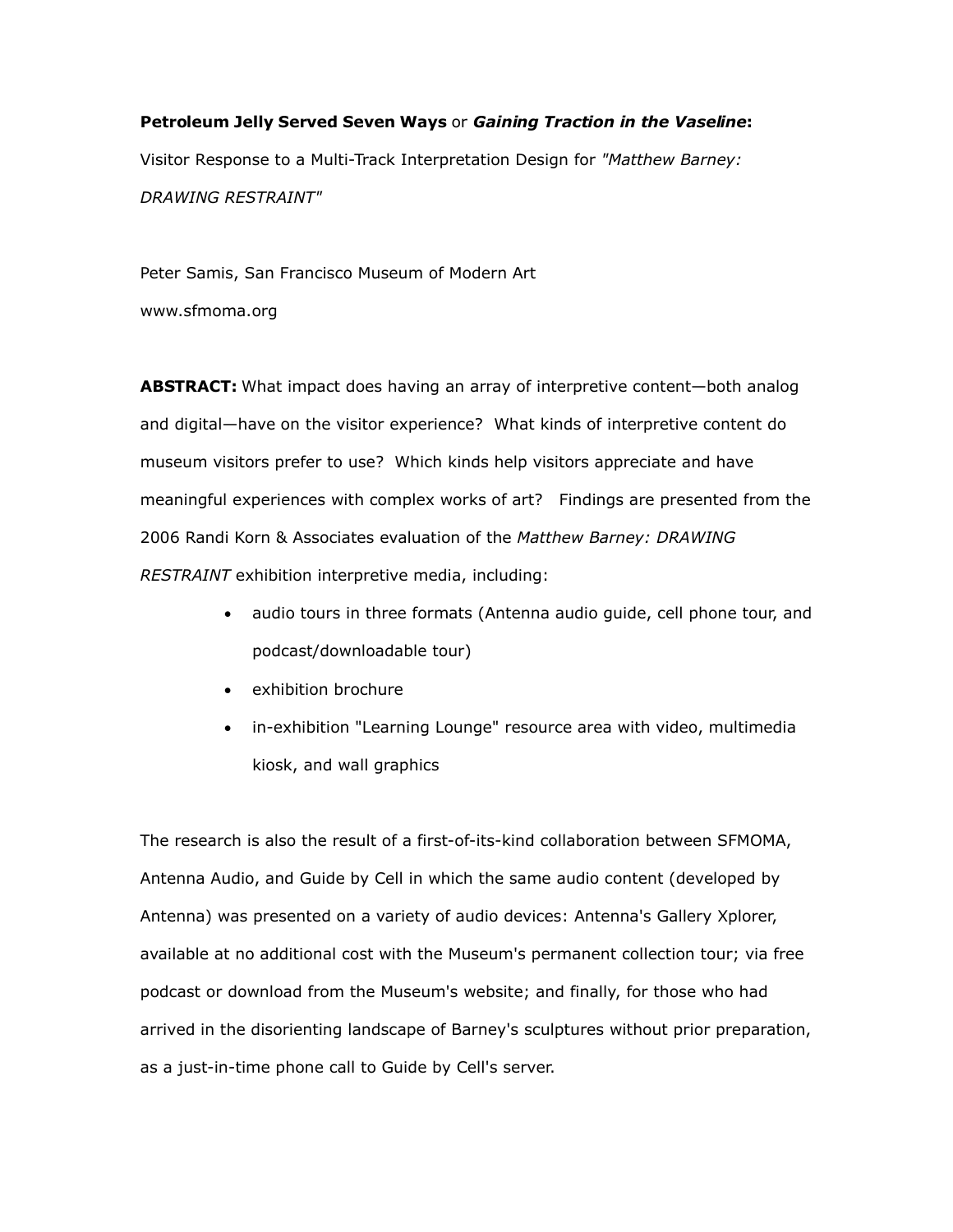The results of the Randi Korn study are detailed and augmented by statistics on usage patterns of the on-site Learning Lounge and reflections on the implications of this research for museums' interpretive strategies moving forward.

Keywords: visitor studies, analog/digital, audio guides, cell phone tours, podcasting, learning lounges, on-site visitor support

> "The work of Matthew Barney encompasses a diverse array of media and a wide range of symbols and references that defy easy interpretation."

> > *–opening line of brochure*

## SITUATION: CONDITION: PRODUCTION

–Matthew Barney

"Give me some time to let it all sink in."

*–visitor comment*

#### **1. SITUATION: The Matthew Barney show**

From June to September 2006, the San Francisco Museum of Modern Art (SFMOMA) presented the exhibition *Matthew Barney: DRAWING RESTRAINT* in its expansive fourth floor galleries. Expansive is the operative word: skylights were bared, walls torn down, and the space opened up for the first time since the Museum's construction in 1994. Never had the Swiss grid of gallery cubes conceived by architect Mario Botta been so thoroughly gutted; coincidentally, never had the normal interpretive scaffolding typically offered by a museum been so utterly removed. The exhibition checklist contained relatively few items: apart the framed SAMIS: Petroleum Jelly… 2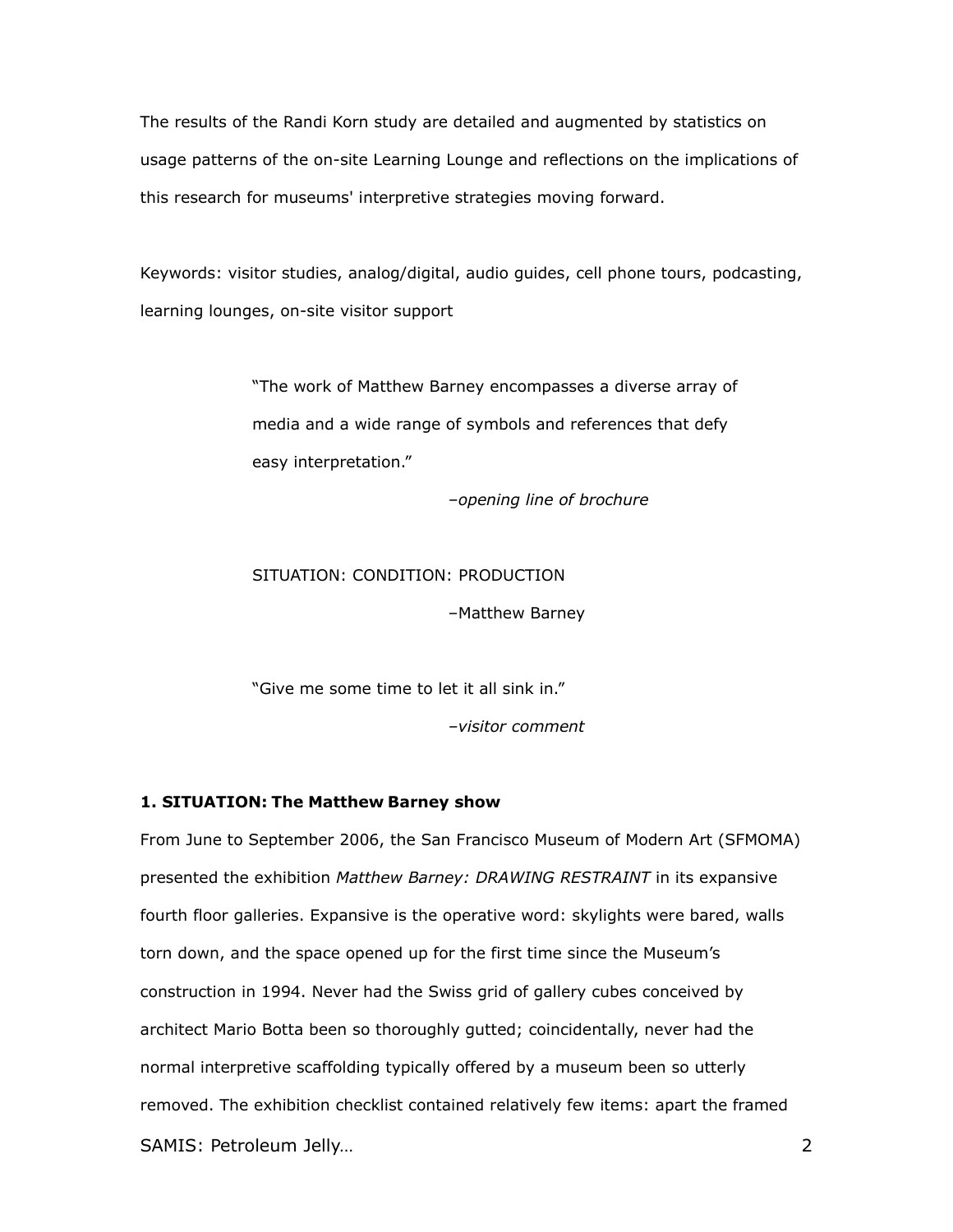photographic film stills that lined the perimeter walls like a ribbon of conceptual celluloid, there were roughly a dozen large scale works in the 14,000 square foot landscape of gallery (Fig. 1a-c). Not one of these had an extended caption label. In fact, there was only one curatorial walltext for the entire floor: on the landing before the visitor entered the galleries.

**Fig's 1a-c:** Installation views of *Matthew Barney: DRAWING RESTRAINT* exhibition at SFMOMA. From top to bottom: *Torii*; *Holographic Entry Point*; and *Occidental Restraint* (detail). All works © Matthew Barney. Photo: Ian Reeves

Barney aficionadoes find his work out-of-the-box inspiring, detractors find it hermetic, off-putting, even arrogant; and beyond the art world, most have still never heard of him. It was clear that a floor-wide installation of enormous objects from his latest venture, a film called *Drawing Restraint 9* (*DR9*)*—*produced on a Japanese whaling ship at the request of a new museum in Kanazawa, Japan—would need some contextualization for the average art museum visitor. For in spite of the Antarctic theme of much of the imagery, the Museum did not intend to leave its visitors entirely out in the cold. A pervasive yet unobtrusive program of gallery interpretation would need to be developed as well.

#### **2. CONDITION: The Interpretation Plan**

It is not within the scope of this paper to deliver a sustained analysis or appraisal of Barney's controversial work. But our responsibility at the Museum was to provide museum visitors to this signal summer show with enough of a framework so that this landscape—comprised principally of enormous sculptures molded in white plastic or solidified petroleum jelly—would feel coherent, meaningful, even poetic. The SAMIS: Petroleum Jelly… 3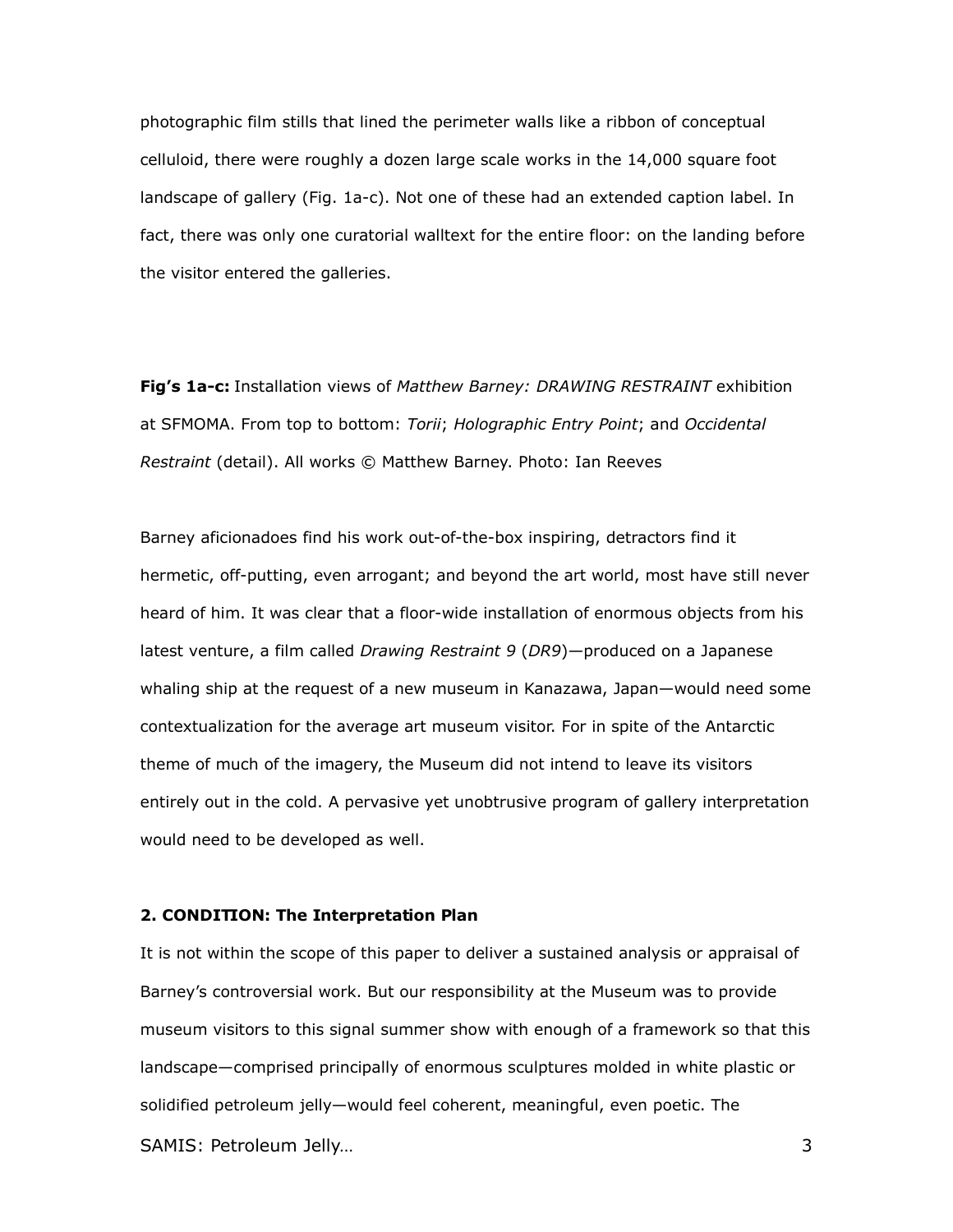approach we designed comprised both mobile and fixed components.

## **MOBILE**

To provide on-demand information as visitors moved through the galleries, we codeveloped an audio tour with Antenna Audio, which was delivered through three channels, each with its own dedicated device:

- An Antenna Gallery Xplorer MP3 gallery guide, available at the atrium information desk on entering the Museum. This option was not free, but could be had at no surcharge when renting the \$3 permanent collection audio tour.
- A podcast downloadable in advance from the SFMOMA website, [www.sfmoma.org/podcasts](http://www.sfmoma.org/podcasts)
- Cell phone access in the galleries themselves, thanks to a trial arrangement with the San Francisco-based company, GuideByCell

## FIXED

Foreseeing the need for resources on the fourth floor gallery level, the Museum administration also reserved one small gallery to be transformed into a Barney Learning Lounge. In this space (Fig's 2a-c), both digital and analog media offered visitors multiple ways to access information, including:

- An interactive multimedia feature published using Pachyderm 2.0, delivered both at kiosks and over the Web [\(www.sfmoma.org/barney\)](http://www.sfmoma.org/barney)
- A video loop of Barney talking about his work, derived from an interview we had conducted, followed by the trailer for the *Drawing Restraint 9* film. These played on a large plasma screen dead ahead as you entered, visible from the landing. The interview videos were also included in the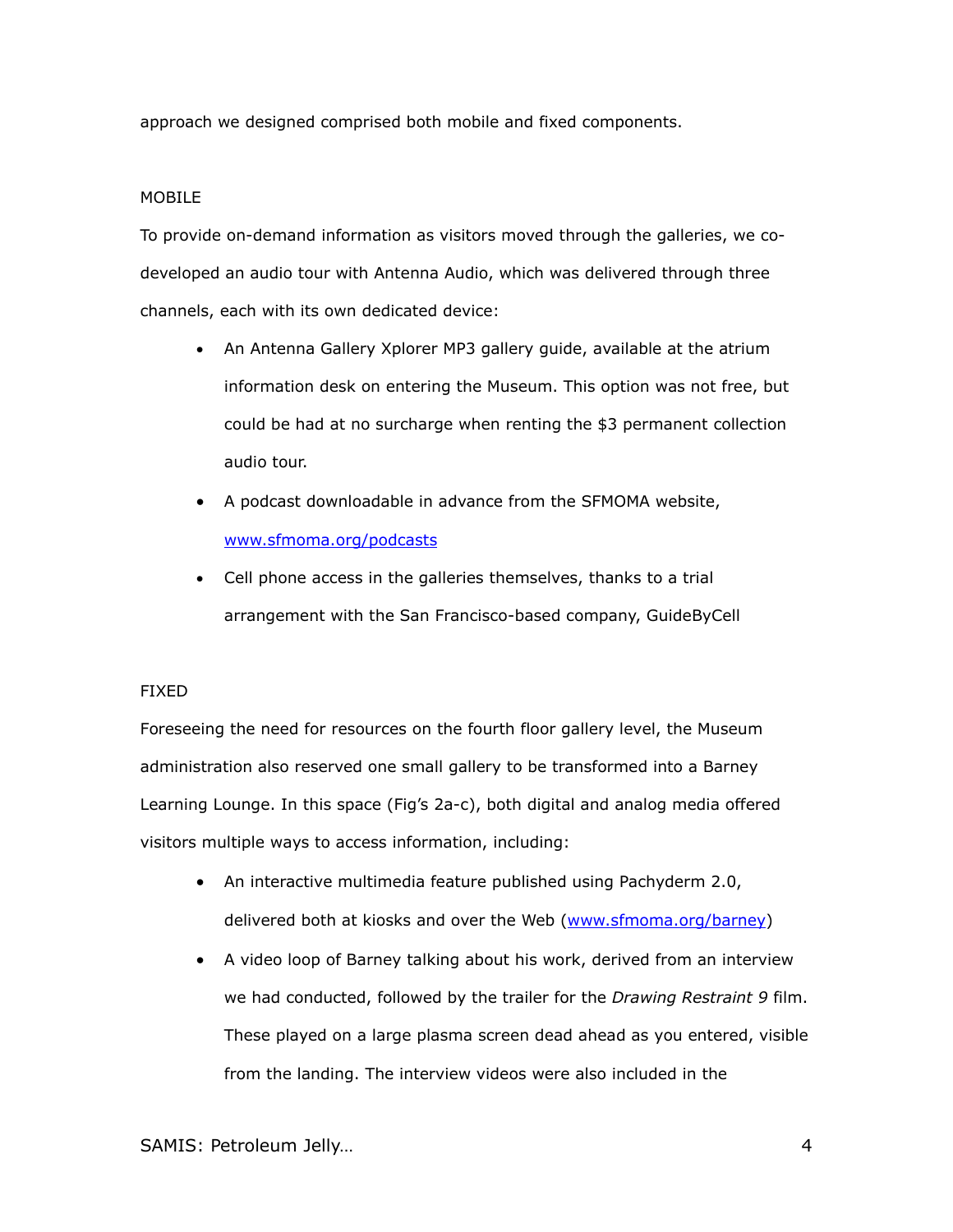interactive feature.

- Barney FAQ wall graphics, combining large scale texts and images, engaged both walls of the Lounge.
- A brochure co-written by Curatorial, Education, and Publications staff, explained the artist's cosmology in detail.
- Books on Barney, laid out on a shelf
- Comfortable stools for watching the plasma screen and consulting the resources lining the two walls

**Fig's 2a-c:** Views of the Matthew Barney Learning Lounge, from left to right: kiosks and FAQ wall graphics on left wall; plasma screen showing artist interview clips and trailer for *DR9* film mounted on back wall; books and continuation of FAQ wall graphics on right wall.

To evaluate the relative success of these components, as well as the introductory exhibition walltext, docent tours, and the *DR9* film being screened daily in the ground floor theater, SFMOMA hired museum evaluation experts Randi Korn & Associates. At an inter-departmental meeting prior to the exhibition's opening, goals were articulated for the exhibition, the interpretive media, and the evaluation itself. Among the goals listed:

- Visitors will perceive exhibition as:
	- o Visually stimulating
	- o Enjoyable
	- o Enticing

SAMIS: Petroleum Jelly… 5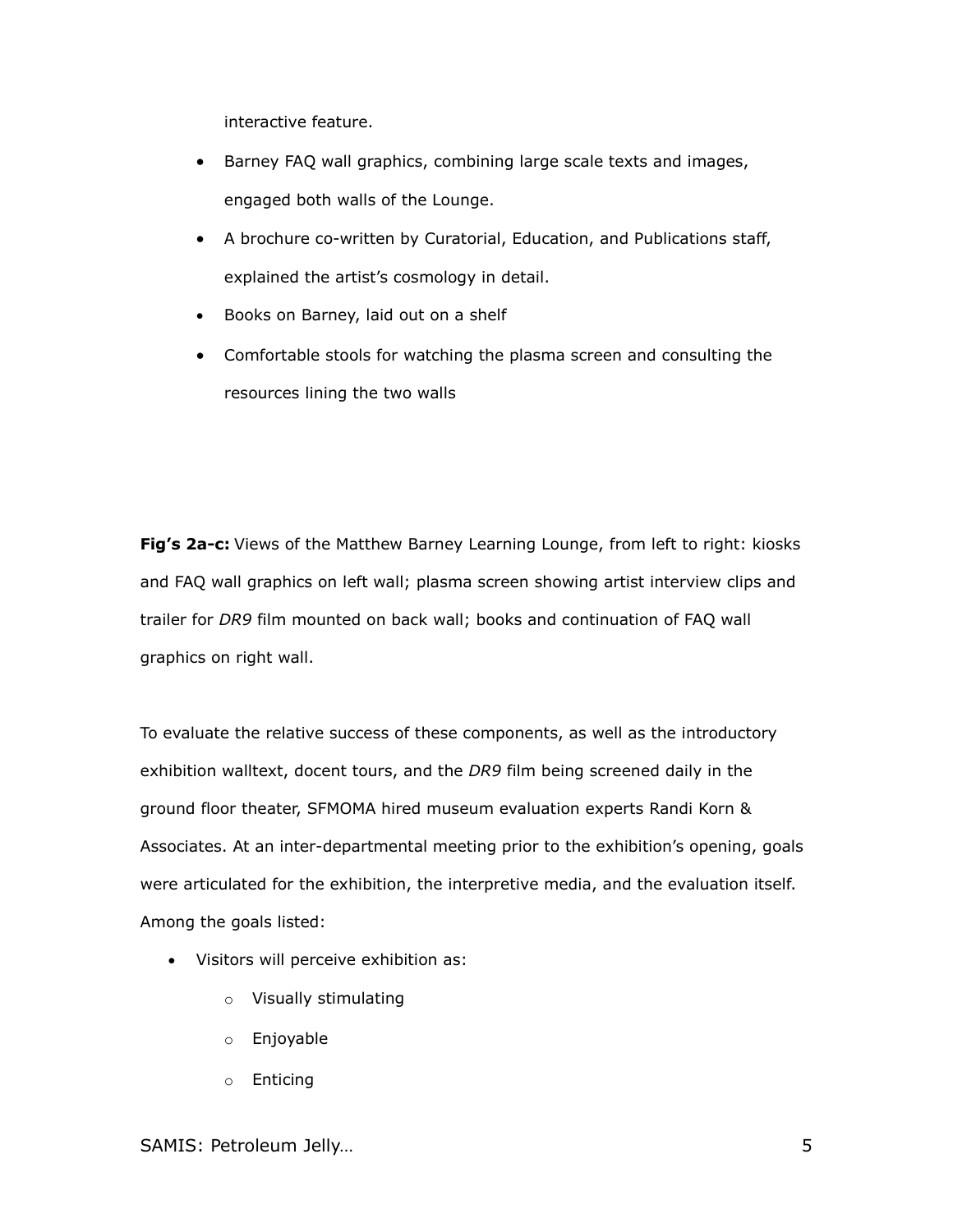- o Stimulating
- o Provocative
- o Entertaining
- o Educational
- Visitors will experience the exhibition as a beautiful environment.
- Visitors will recognize that there are multiple ways to approach artwork in the exhibition…

Interpretive media will:

- provide context for Mathew Barney's work and personal relevance to visitors
- provide an invitation for visitors to explore the exhibition
- motivate visitors to return to the museum, become members, and tell friends about the exhibition
- communicate to visitors that SFMOMA cares about them…

The interpretive media evaluation will:

- determine whether visitors perceive interpretive media as helpful in providing context for artwork
- identify demographics/psychographics of visitors' preferences for various types of media
- determine whether informed audience (visitors familiar with Barney's work) use interpretive media
- determine which interpretive media visitors use
- determine whether visitors perceive technology as cutting edge

It was understood that a primary focus of the evaluation was on visitor preferences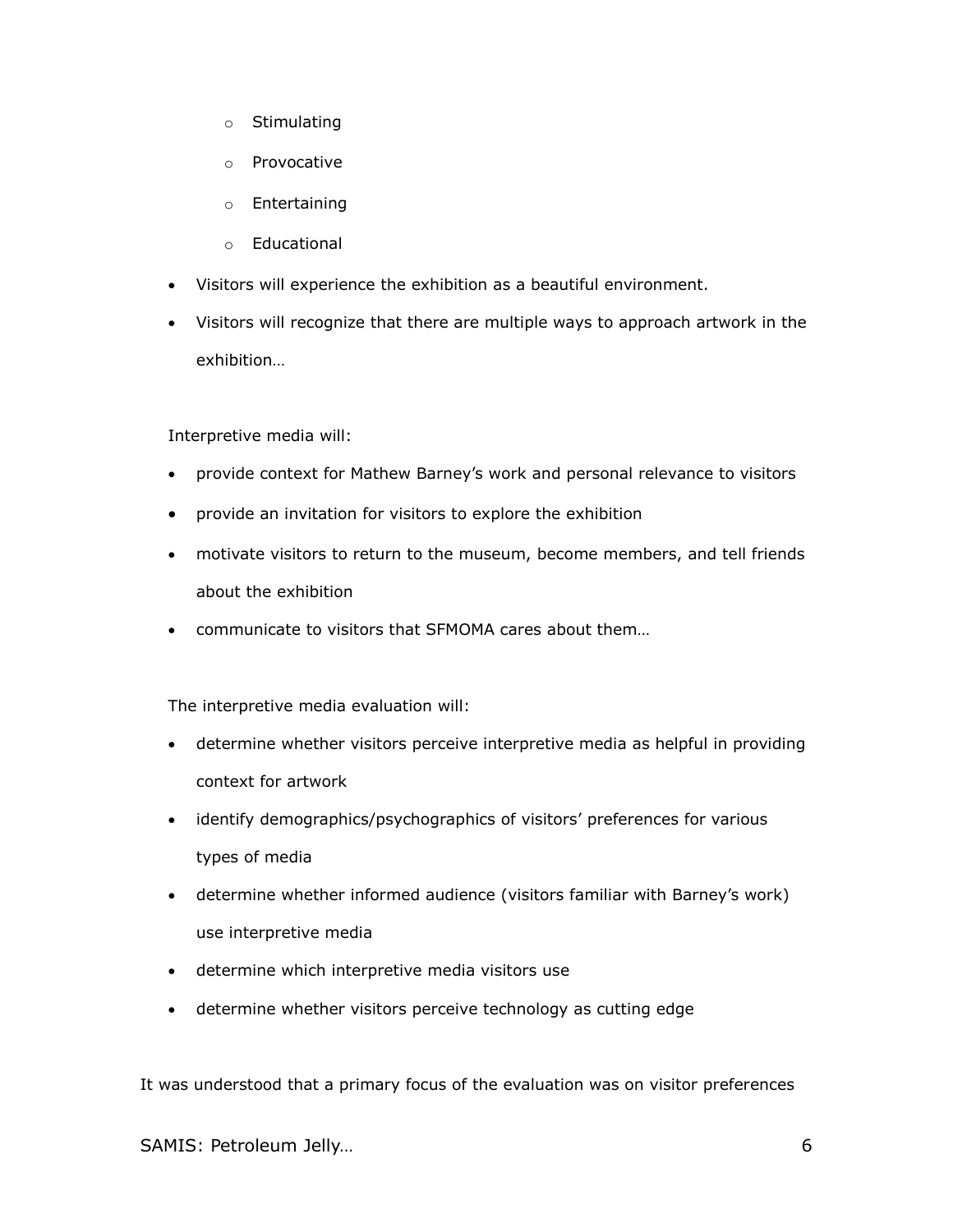for one or another kind of audio tour delivery device; that said, the opportunity to simultaneously evaluate visitor responses to both the exhibition and the full range of interpretive media resources was not to be missed. With that in mind, the evaluation was designed in two parts:

- 1. a set of oral interviews of visitors who had used one or another form of audio tour
- 2. a written survey administered by two attendants hired specifically for the purpose, and conducted during two week-periods in July (when the Museum hosts many American tourists); August (when there are more foreign tourists); and September (when the audience once again becomes predominantly local)[.](#page-18-0)<sup>i</sup>

#### **2a. Audio Served Three Ways**

The audio tour was kept to a modicum of ten stops, each reflecting a zone or major installation work in the exhibition. Antenna's sound engineer Peter Dunne designed a musical treatment to underscore the narrated texts, and excerpts from SFMOMA's Barney interview were liberally sprinkled throughout. Exhibition curator Benjamin Weil added his perspective, as did Nancy Spector, who had organized the Guggenheim's *Cremaster* retrospective three years before. During testing, the music track proved distracting on the cell phone tour, as the tinny mono phone speaker held up to the ear was already competing with ambient gallery noise: conversations, crowds, guards, and videos. This was not a problem with either the podcast or Gallery Xplorer, which were typically used with earbuds and headphones, respectively. Therefore, the music was suppressed on the cell phone tour; we also added the necessary administrative prompt: "Enter another item number followed by the # sign, or you may hang up and call back later." Otherwise, the tours contained identical content.

SAMIS: Petroleum Jelly… 7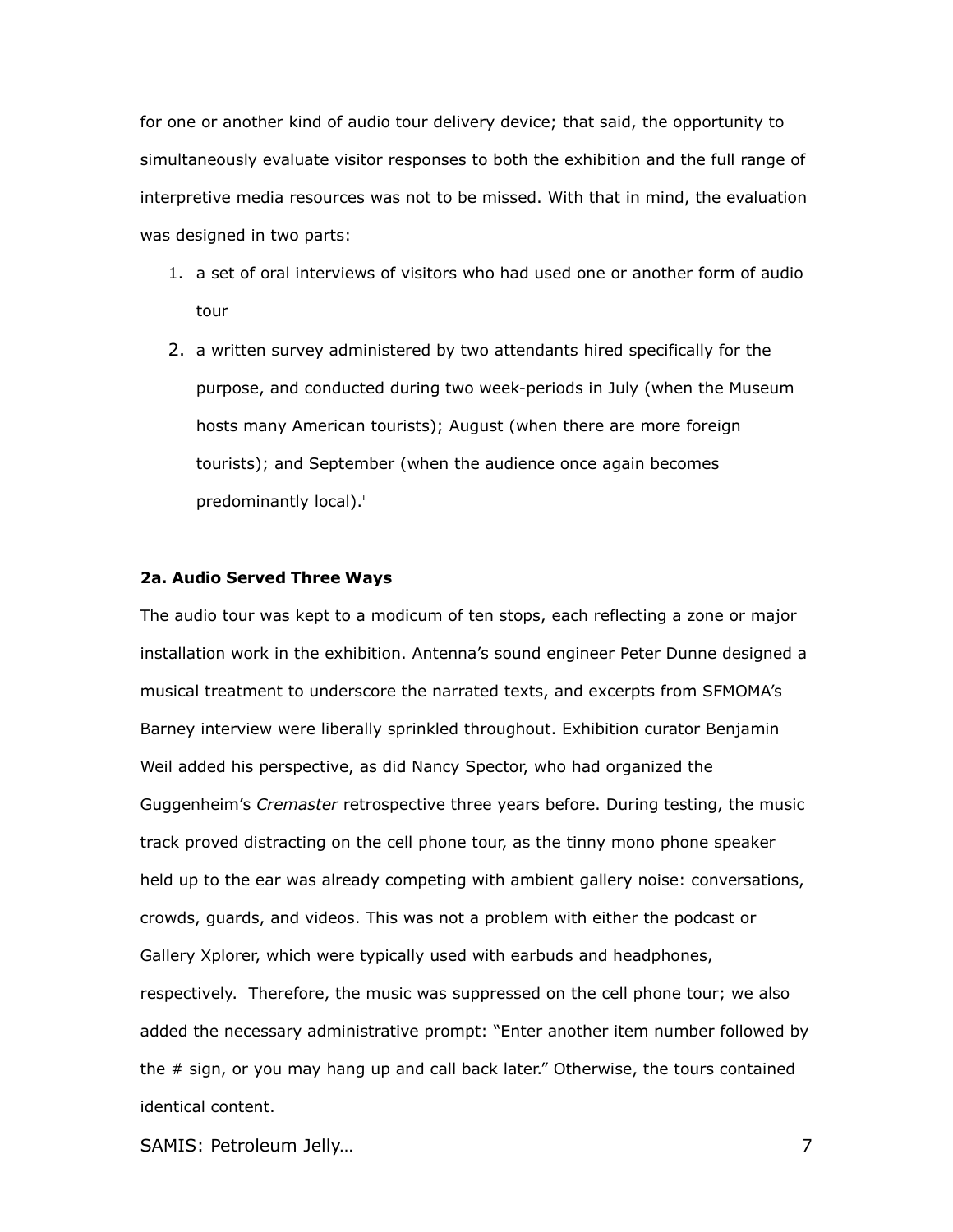The cell phone tour benefited from an additional promotional push: cognizant that most visitors know cell phone use in museums is forbidden, we printed thousands of colorful info cards which were held in racks by the elevators, in the Learning Lounge, and at the gallery entrance (Fig's. 3a-b). These brightly advertised a "FREE CELL PHONE AUDIO TOUR" and clarified that there was "No cost except for your minutes." The verso of the cards gave a full stop list with accompanying thumbnail images of the artworks each stop discussed.

Finally, in rather small print, the revised rules of cell phone engagement for the purposes of this exhibition read as follows:

"Please refrain from cell-phone conversations, photography, and speakerphone use while in the galleries. Kindly set your phone to silent-ring mode."

**Fig's 3a-b:** Barney cell phone tour promotional card, recto and verso.

The podcast version of the tour was also offered free of charge, but visitors had to be enough of a Barney aficionado, or at least have thought sufficiently about their upcoming visit to SFMOMA, to have gone to [www.sfmoma.org](http://www.sfmoma.org/) and downloaded it in advance. The podcast was accompanied by a downloadable PDF gallery map which showed the locations of the various stops (Fig. 4).

**Fig. 4:** Matthew Barney exhibition podcast downloadable PDF tour map

As of this writing, Apple still has not implemented a synching strategy for visitors to download iPod tours at remote locations without threatening their own data; we viewed the cell phone tour as the personal device for those who had not planned in SAMIS: Petroleum Jelly… 8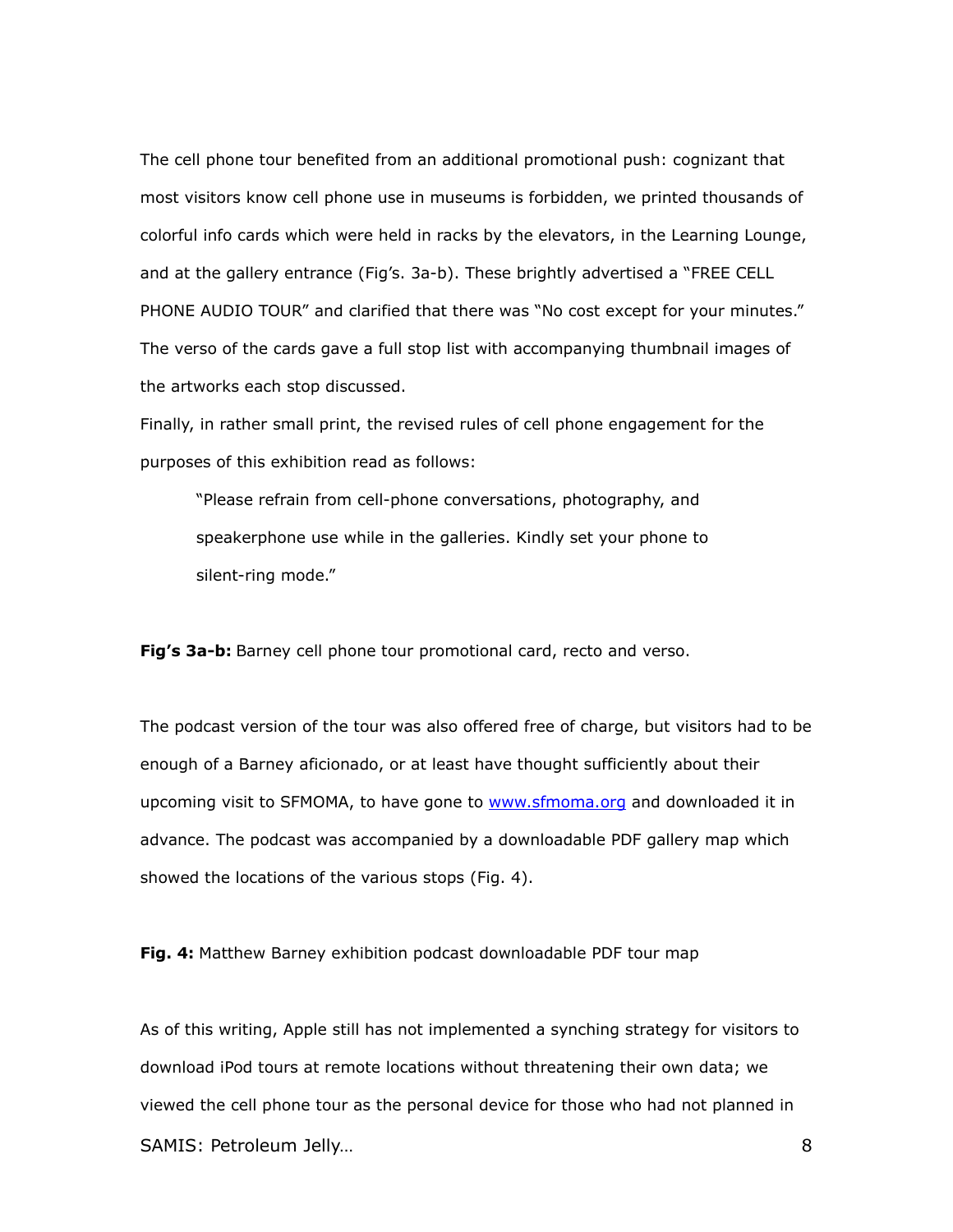advance and yet desired interpretive enrichment just in time in the galleries. As for the standard issue Antenna Galley Xplorer, we offered it in tandem with our permanent collection audio tour at no added cost to keep the parallelism in place with the other two platforms. For logistical reasons, it was only offered (and hence promoted) in the atrium; the podcasts, for their part, were only promoted on the Web, and the cell phone tour was only promoted on the  $4<sup>th</sup>$  floor.

### **3. PRODUCTION: The Evaluation**

What did we discover through the evaluation study? We knew that Barney's audience skews young, and 50% of respondents were in the 18-35 age range.<sup>"</sup> The majority (58%) were from California. Overall, the responding visitors rated their knowledge of modern art at 4.1: a hair above the midpoint on a 1-7 scale. But while they knew something about modern art, most knew virtually nothing about Barney: the median self-assessment was 1.0 on that same 1–7 scale! That said, the 22% familiar with Barney's art—a minority who self-rated between 4–7—knew enough to raise the average (mean) level of familiarity to 2.3. In fact, familiar or un-, forty-five percent of respondents came to the Museum specifically to see this exhibition. A demographic breakdown of responding visitors is presented in Fig. 5.

**Fig. 5:** Demographic overview of visitors responding to survey

Having established visitors' level of familiarity with modern art in general and Matthew Barney in particular, the survey went on to assess visitor use of interpretive resources. Traditional interpretive media such as the introductory wall text and brochure are still far and away the most consulted resources; in other words, our visitors know the protocols of how to visit a museum! But there is a discrepancy between how frequently these resources were consulted and how helpful they were SAMIS: Petroleum Jelly… 9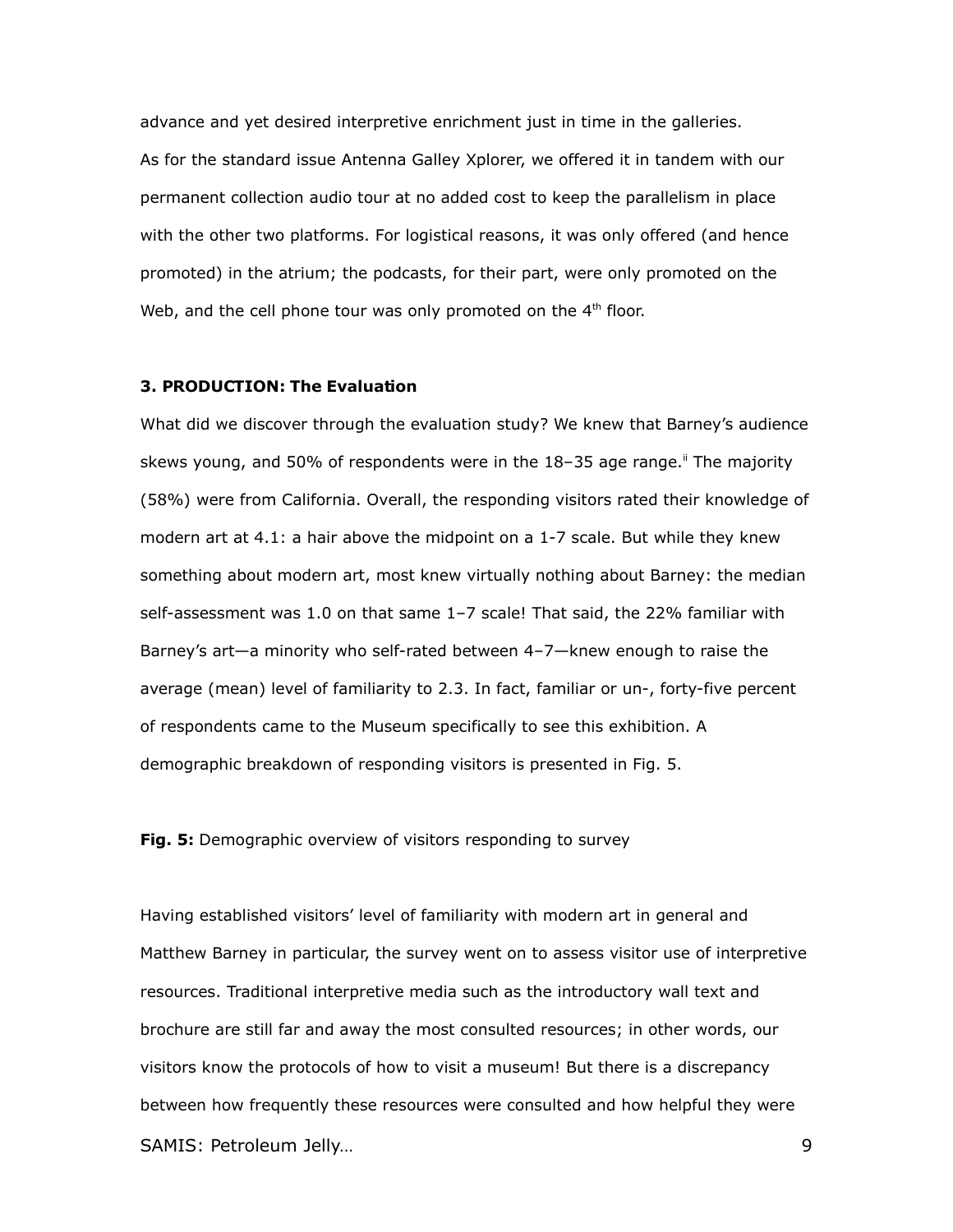in helping visitors appreciate Barney's art. The gap between quantity of use and value delivered is wide. (See Fig's 6 and 7 below.)

**Fig. 6:** Use of interpretive offerings by visitors (%)

**Fig. 7:** Visitors' ratings of value of interpretive offerings (on a 1-7 scale)

So while everyone knows you start an exhibition by reading the introductory wall text, recent research has shown that the value of these grand overviews is minimal. They are a rhetorical mode that addresses high concepts which visitors don't yet have visual references to anchor. In the case of the Barney show, 78% of respondents had read the text, and yet its value was rated a meager 4.7 on a scale of 1-7, last on the list of interpretive resources.<sup>III</sup>

Similarly, the brochure, which was full of information, was used by 55% of respondents; yet one can wonder how many actually had the opportunity to consult it in the gallery during their visit.

In terms of interpretive payoff, the most highly rated resources were, interestingly enough, the cell phone tour and the podcast, which both earned 6.2 out of 7 possible points. I, for one, find this fascinating. For these are the two technologies that map most closely to the younger demographic—the very same demographic that typically steers clear of headset audio tours! The fact that the content on these tours was identical to the headset tours would seem to indicate that Device Is Everything especially when it comes to younger viewers.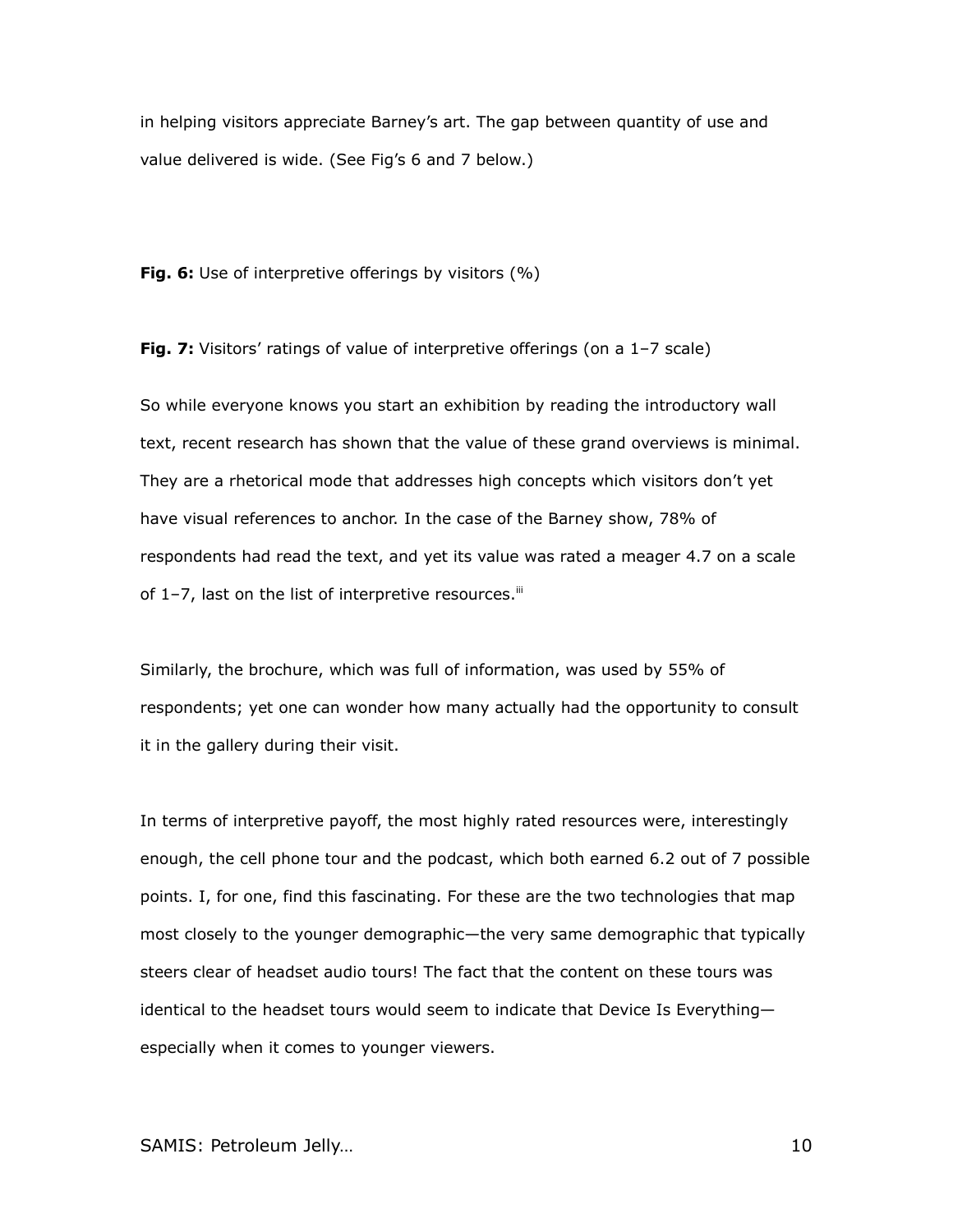This extrapolation is borne out by a question in the SFMOMA survey asking visitors to select their top two reasons for selecting their device (Table 4).

**Fig. 8:** Reasons for selecting an audio tour by device

Across the board, familiarity and comfort with the device and being able to access information as needed are common themes. But different age groups are "familiar and comfortable" with different devices! In fact, the determining factors for younger museum-goers seem to be:

- *I prefer to use my own device rather than renting*
- *It was cheaper or free*

An age:device correlation, while not deemed statistically significant, was clearly indicated in the Korn study, where 61% of the under 35 age group chose to use their iPod or cell phone.

This data correlates squarely with Antenna's *Global Visitor Survey*, compiled and released in late 2006.<sup>[iv](#page-18-3)</sup> It appears that while veteran museum-goers over forty may be comfortable taking headset audio tours and paying a supplement for them, their children and grandchildren may not. In the Antenna study, close to half the visitors surveyed aged 18–34 said a lower price point--especially when combined with special interest in the subject matter--might prompt them to take an audio guide. The same study found that two thirds of visitors in this age group owned MP3 players, and 79% of them would consider downloading an audio guide program to their own device. Do we have a critical mass here?

Maybe. It now appears clear that many in the younger demographic *don't* want to SAMIS: Petroleum Jelly... 2008. 2014. 2015. 2016. 2017. 2018. 2019. 2016. 2017. 2018. 2017. 2018. 2017. 2018. 2017. 2017. 2018. 2017. 2018. 2017. 2018. 2017. 2018. 2018. 2019. 2017. 2018. 2018. 2019. 2019. 2018. 2019. 2019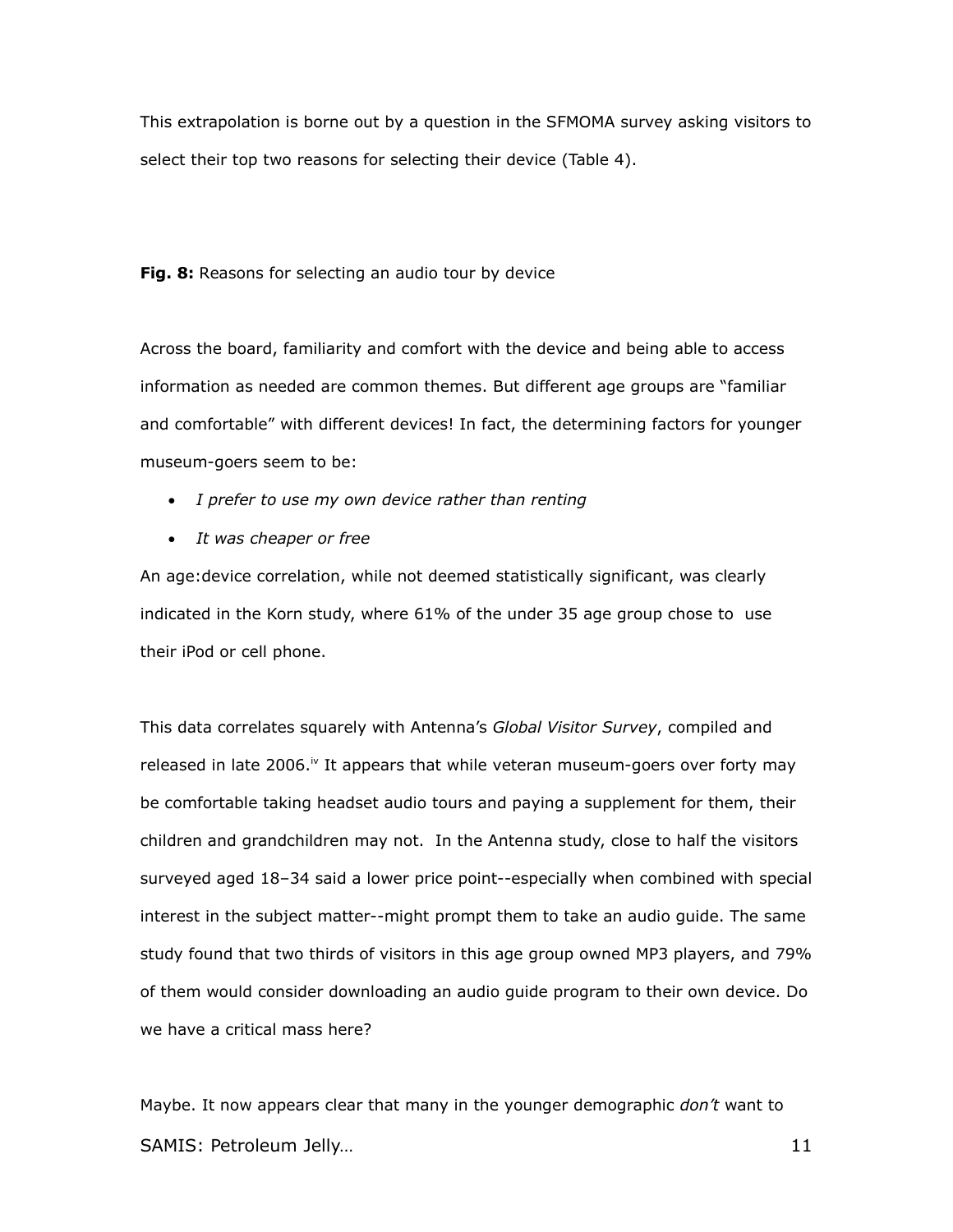pay to take what is perceived as "their parents' audio tour"—at least on their parents' audio device. Witness the 83% of SFMOMA podcast users who were aware of the audio guide headset option but chose not to use it, and the 52% of cell phone tour users who felt the same way (Fig. 9). That said, it is not yet clear whether these same visitors will show up for tours on their own devices in large numbers. First indications are promising, but as yet inconclusive.

**Fig. 9:** Awareness of audio alternatives among those who chose a device

For while the statistics from the Korn survey imply that as many as 47% of Barney exhibition visitors may have availed themselves of an audio option, an internal audit of counts of audio guide sales, unique phone numbers calling the Guide by Cell server, and podcast downloads implies a far lower number. It appears that traditional media—read: walltexts, brochures, and films or videos—consistently trump all our new media *mishigas*, at least in terms of use habits. That does not mean the old media *work* better—Figure 10 gives the lie to that; only that museum-visitors are byand-large an educated, highly literate crowd who feel comfortable with text and have learned to use it over long years of gallery-going practice. Our kiosks, touchscreens, PDAs, and podcasts still appeal to a distinct minority of our total visitors.

**Fig. 10:** Comparison of usage and perceived value of interpretive resources

Data supplied by GuideByCell enabled us to further differentiate the cell phone experience from that of podcast and audio tour users. Cell phone users, who had not planned to take a tour prior to arriving on the gallery level, seemed to adopt an à la SAMIS: Petroleum Jelly… 12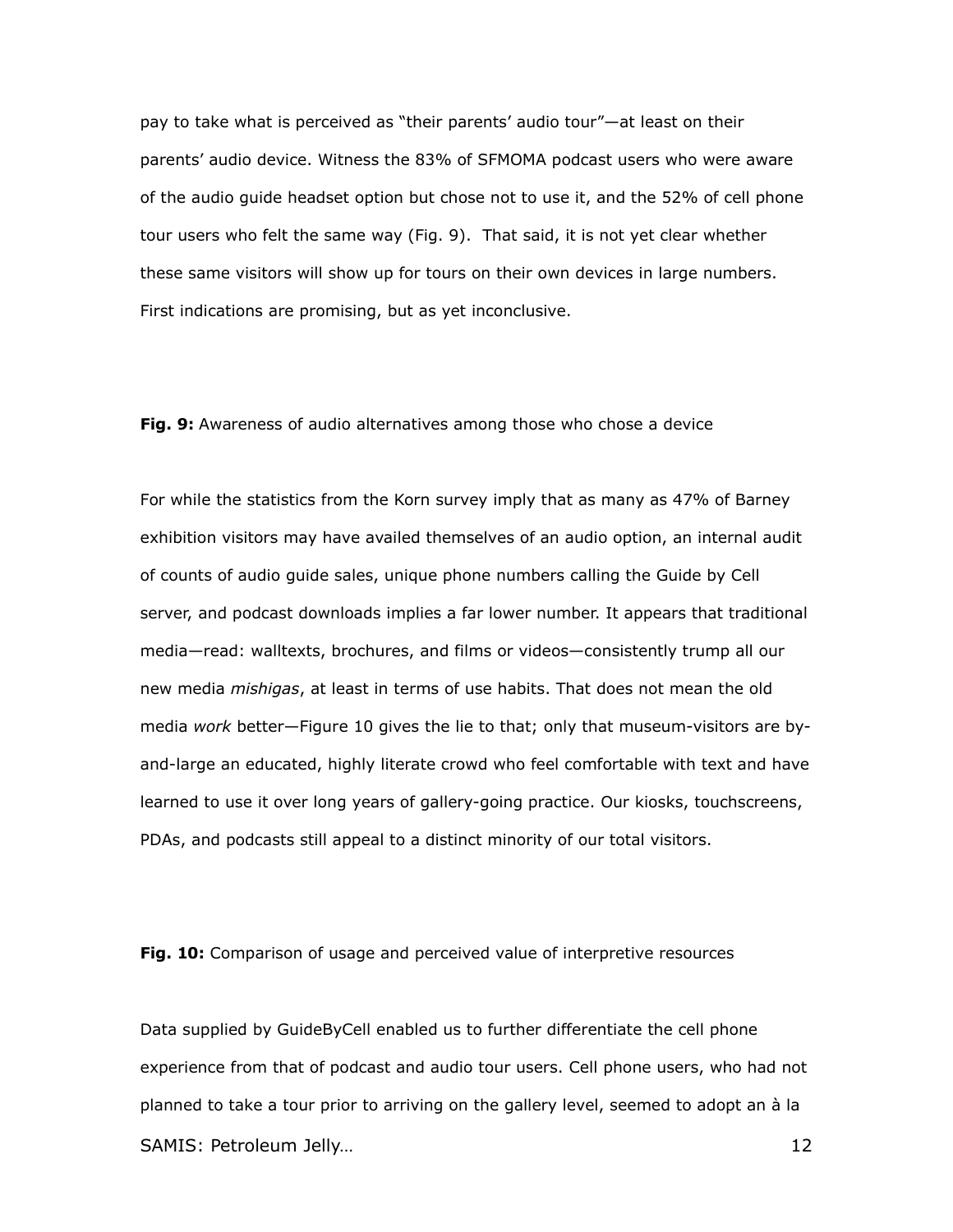carte, or "cafeteria" approach to audio use. The tour was free, so they reached for their phones for information on demand. There was no compunction to take the whole tour. The Korn survey respondents self-reported listening to an average of 6 stops out of 10 on their cell phones, and the Guide by Cell server logs put the average at just under five. This contrasts with the typical headset audio tour behavior in a special exhibition, where the purchaser is conscious of buying a complete immersive experience. It remains to be seen where free iPod tours fall in this spectrum, although since the visitors have gone to the trouble of downloading them in advance and have the advantage of immersive earbuds that provide far richer audio quality than the phone users, it is probable they see it as a custom experience they want to enjoy fully.

#### **Mixin' It Up in the Learning Lounge**

After the introductory wall text and the exhibition brochure, the Barney Learning Lounge as an aggregate was the most consulted resource; more people used it than the audio tours, docent tours, or Web site. A mix of analog and digital, the space comprised widescreen video, large scale wall graphics, books, multimedia—and lots of seating. (As with so many contemporary art spaces, seating was virtually nonexistent elsewhere.) Visitors loved seeing the artist talk: his thoughtful formulations of ideas infused the recondite landscape of large scale objects outside with a kind of out-of-the-box reason eliciting "I never thought of that before" responses. SFMOMA director Neal Benezra is fond of recalling a moment when he witnessed three elderly women with walkers all nodding with appreciation as Matthew described his processes and concerns. They were *getting it*. As the MasterCard commercial says: *Priceless.*

At first, the video played all the time. It so dominated the room that no one could do SAMIS: Petroleum Jelly… 13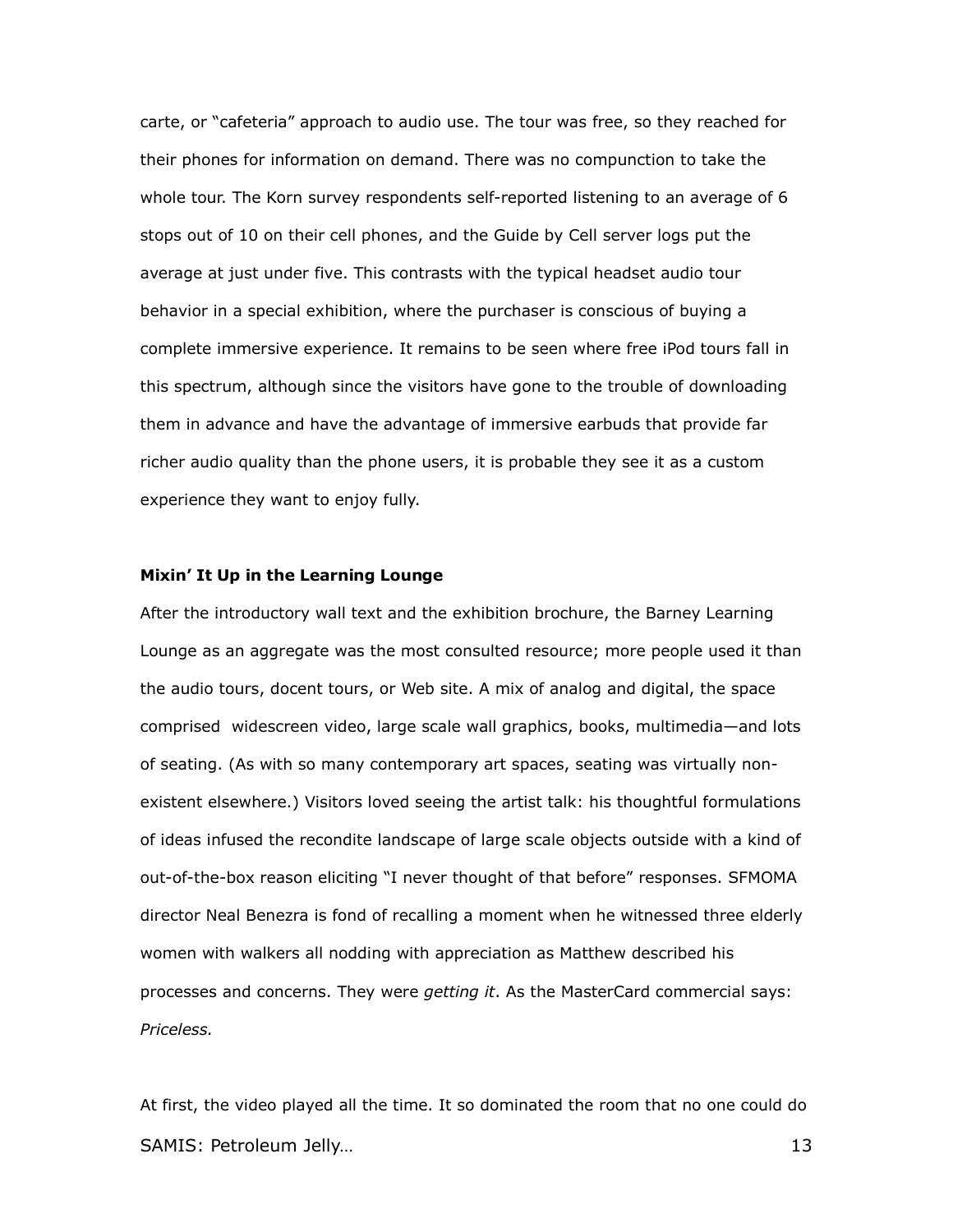anything but watch. Adjustments were made to the timing: we inserted a 10-minute interval between screenings with an onscreen countdown—an image that changed once a minute. This freed the room up for other activities: reading the FAQs graphically displayed across the walls, immersing oneself in a kiosk or a book, or just talking with a friend. After this fine tuning, the popularity of resources with visitors ran in the following order:

- 1. FAQ wall graphics
- 2. Artist Video Interview on plasma screen
- 3. Computer kiosks with interactive feature
- 4. Books on the artist

But visitors did not just use a single resource. They browsed, they grazed… and sometimes they dove in. Knowing from the countdown when the video would begin gave them an opportunity to either go back into the gallery or examine the other interpretive resources. Sometimes by the time the video came on, they were so immersed in a kiosk or a book that they ignored the program. But let's not delude ourselves: widescreen video of the artist on a plasma screen trumps all.

The Randi Korn study reveals some interesting unseen patterns behind these observable behaviors, most notably:

- the large number of visitors who used multiple interpretive offerings
- the tendency of people already familiar with Matthew Barney to use more interpretive resources than those who knew nothing about him
- the increase in exhibition ratings by respondents unfamiliar with Barney's art who used multiple interpretive offerings

**Fig. 11:** Rating of *Matthew Barney: DRAWING RESTRAINT* exhibition by SAMIS: Petroleum Jelly... 14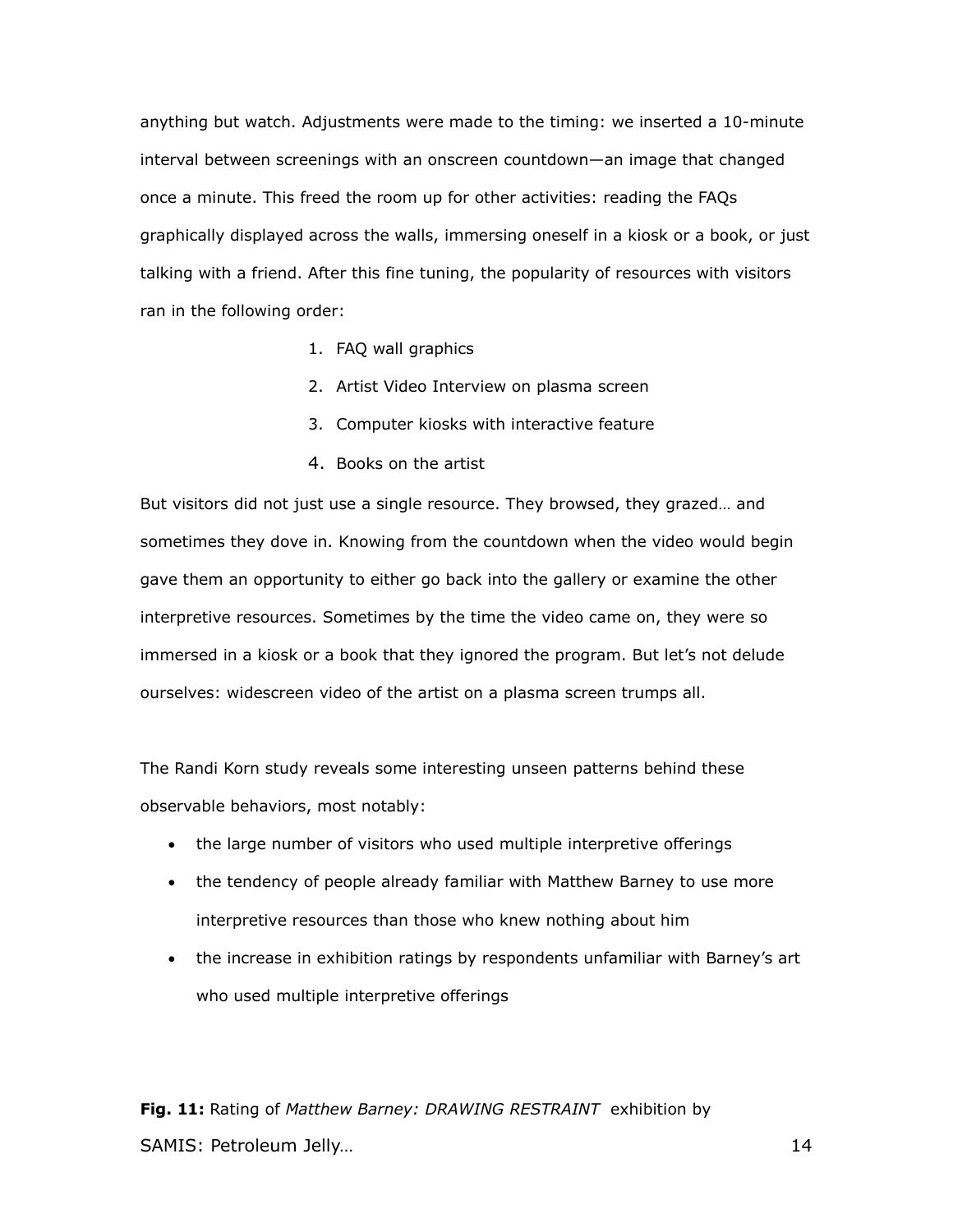a) # of interpretive offerings used and b) prior familiarity with Barney's art

Figure 11 shows the discrepancy between those arriving in the galleries already familiar with Barney and his work and those who have had no prior exposure; furthermore, it tracks members of these two groups as they use more and more interpretive offerings. Let's call them *initiates* and *non-initiates*, with full cognizance of the "art world insider" implications of those terms. Non-initiates who did not avail themselves of any resources left the show feeling ripped off. They rated it 2.6 out of 7 and their comments were on the order of "Don't go," ""Don't bother," "Waste of brain cells," and "It's good for the loony people who like things that look like garbage on a polished wood floor." But as soon as they used even one or two resources, their rating of the exhibition as a whole rose significantly, to an attitudinally neutral 4. They saw that something intelligent was going on that they could respect, even if they didn't fully get it or connect. Their comments were more on the order of "Due to lack of comprehension/ meaning/purpose of the work I was a little lost" or "I haven't listened to the audio tour yet so I don't really feel I get it all but I know that if I put effort into it, it would become more meaningful." There is the sense of a cosmos in these remarks, of something to understand.

As these uninitiated visitors used three or four resources, they *got initiated.* A cognitive psychologist would say they got scaffolding. That doesn't mean they came away liking everything they saw, but their exhibition rating rose commensurately, to 4.6. By the time they used five-plus resources, they were immersed in Barney's mythic world, and rating the exhibition at 5.4, a level of stimulated satisfaction. They made comments like: "A great experience to learn more about the artist" and "Do the free cell phone tour—it gives good context and you get to hear from the artist." The net gain with interpretive offerings was from 2.6 to 5.4—more than doubling of SAMIS: Petroleum Jelly… 15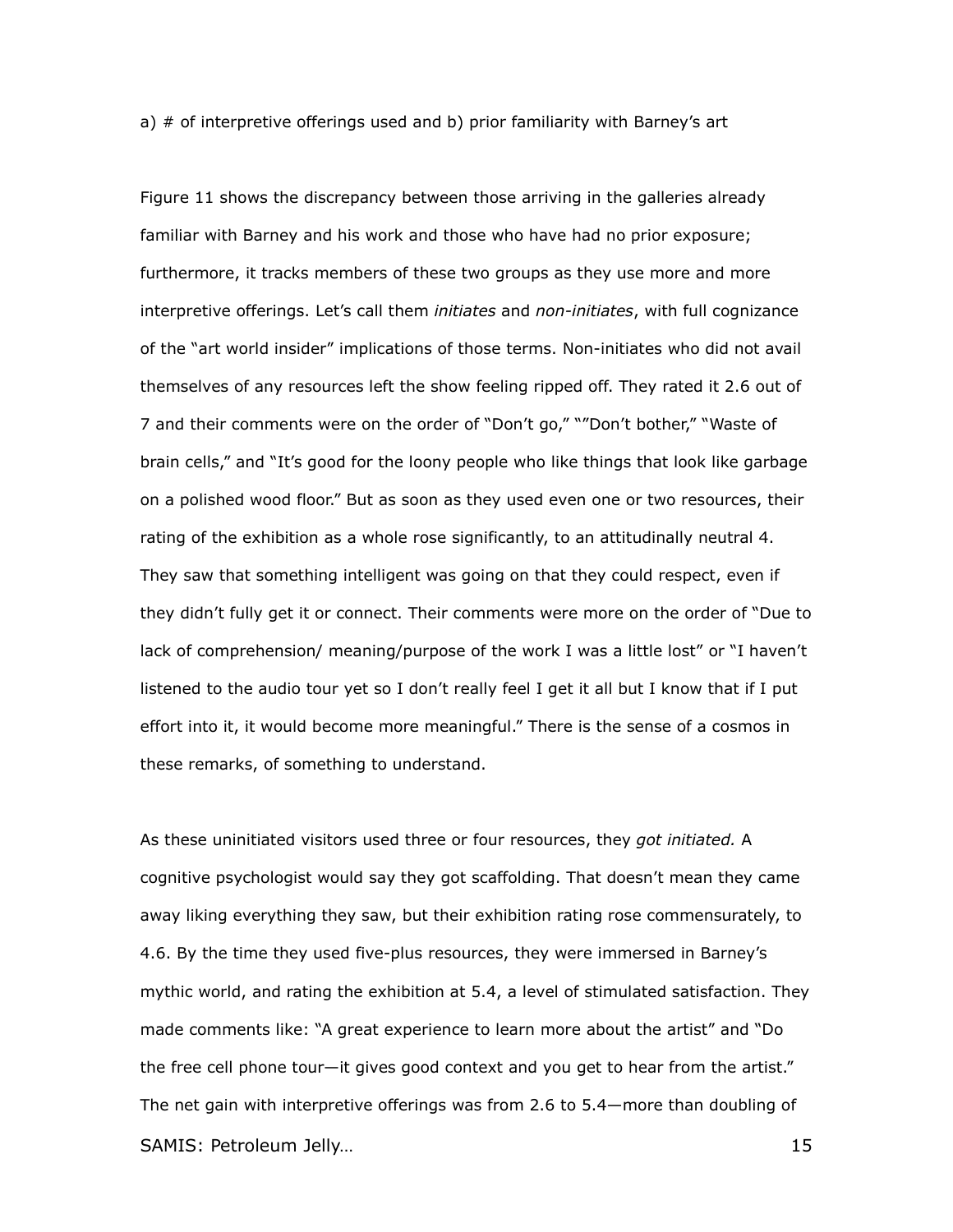the rating, and more importantly, an index of real engagement. (Of course with Barney fans, the gain is smaller—from 5.6 to 6.1—but the numbers who use multiple offerings are significant.)

In the final analysis, the presence of multiple interpretive resources, including free audio options, was noticed by some visitors and appreciated:

"It is very accessible. [SFMOMA is] willing to get the information to everyone however they want it. If [visitors] don't want to pay, then there are other ways [to get the information]. It seemed very openminded and cool."

One person said that once. When more of our visitors say that all the time, we'll know we're doing the right thing.

## **Conclusions**

What are the takeaways from this experience/experiment and research?

- 1. In terms of mobile audio, different audiences prefer different devices. No single option clearly trumps all. Younger audiences seem to favor using their personal devices, be they iPods or cell phones; older audiences are more likely to rent standard headset audio guides, but they may also use their cell phones.
- 2. Cell phone tour users seem to take a more à la carte approach to listening, while people who pay for standard headset audio tours are more likely to listen to the majority or all of the stops.
- 3. In terms of sheer numbers, traditional interpretive media such as wall texts and object labels are the foundation on which visitor experience is built.

SAMIS: Petroleum Jelly... 16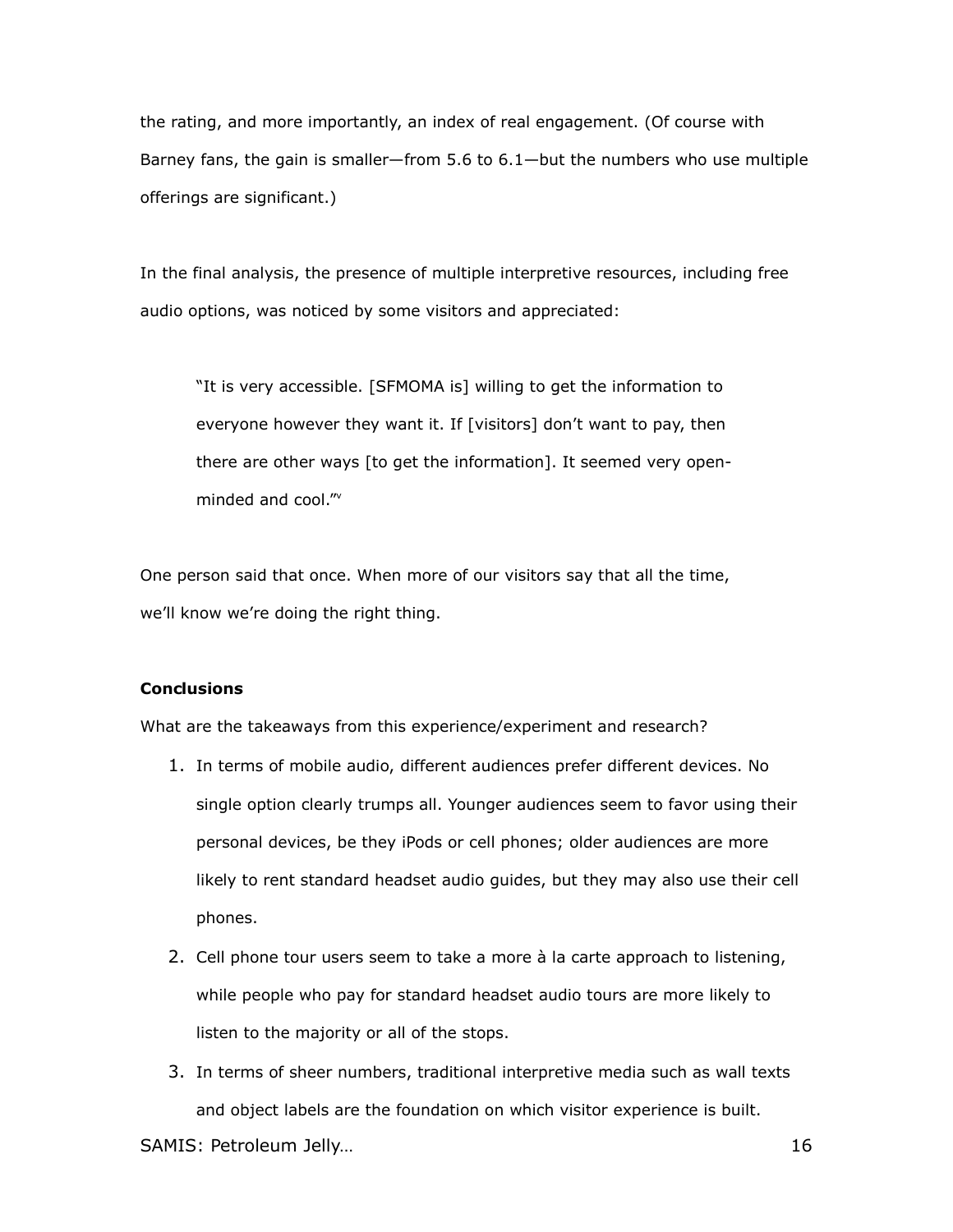Digital or electronic media acts as a supplement, used by a minority of the visitors.

- 4. The most effective interpretation strategy is born from a mix of the analog and the digital, providing visitors with a menu of diverse yet complementary offerings.
- 5. Visitors love videos of the artist, but a video that plays all the time overpowers other quieter forms of interpretive resources nearby.
- 6. Those conversant with an artist's work may be more enthusiastic in their use of interpretive resources than those who have never heard of the artist before.
- 7. For those unfamiliar with a contemporary artist's work, presence of interpretive resources may make the difference between alienation and engagement.
- 8. Use of a greater number of interpretive resources correlates directly with enhanced meaning-making, greater appreciation of the artist, the exhibition, and the museum experience.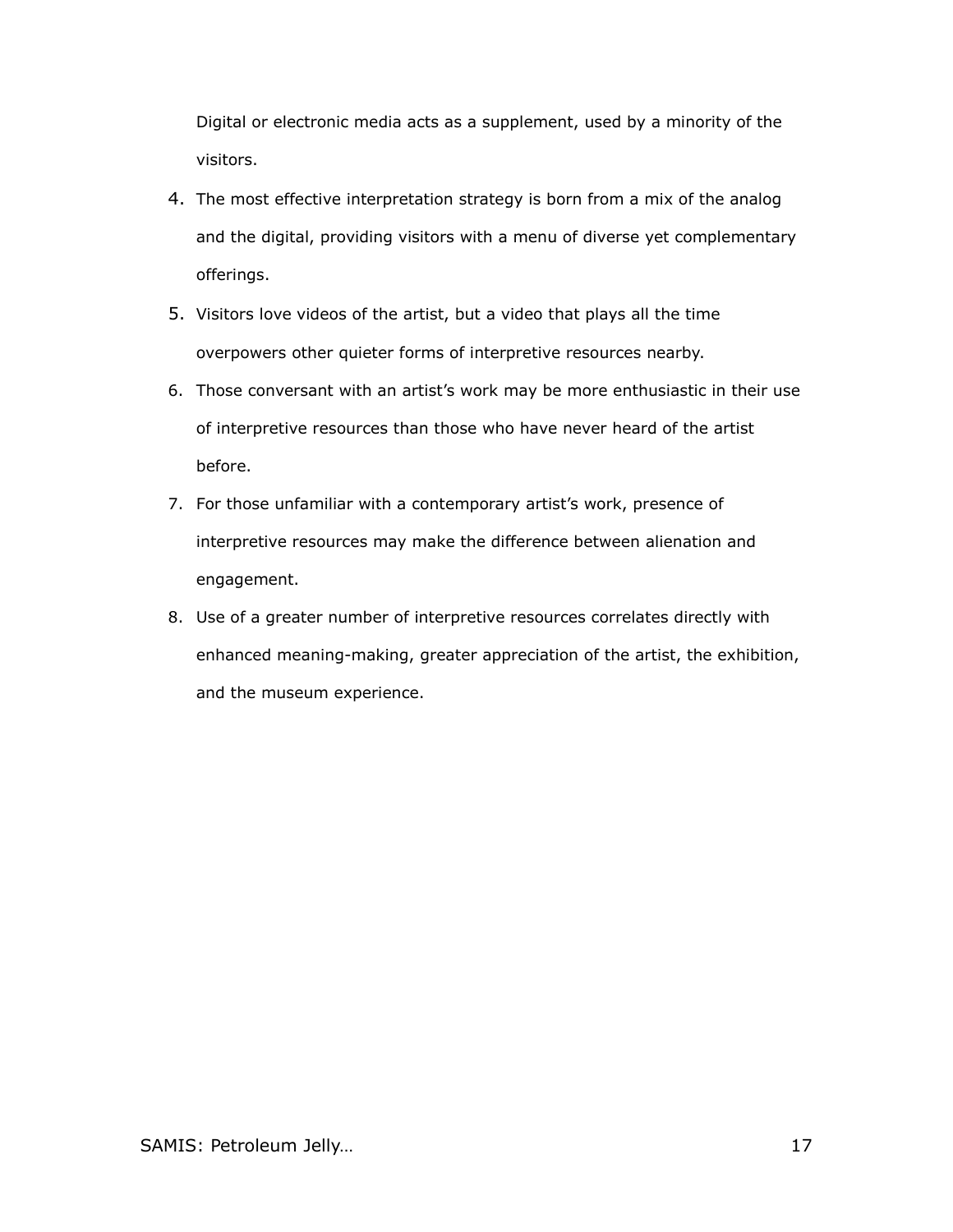AUTHOR BIO: Peter Samis is Associate Curator, Interpretation at the San Francisco Museum of Modern Art (SFMOMA). He served as art historian/content expert for the first CD-ROM on modern art, and then spearheaded development of multimedia programs for SFMOMA's new building. Since then, SFMOMA's Interactive Educational Technology (IET) programs have received awards from sources as diverse as the American Association of Museums, the Webbys, the National Educational Media Network, and *I.D.* and *Communication Arts* magazines. Points *of Departure*, the Museum's 2001 exhibition that experimented with the integration of new technologies directly alongside the art in the SFMOMA galleries, was awarded AAM's 2002 Gold Muse Award for best use of new technologies in an art museum setting. In 2006, SFMOMA's IET team garnered three more Muse Awards, including one for *SFMOMA* Artcasts, the museum's new podcast series. Samis holds a BA in Religion from Columbia College in New York, and an MA in the History of Art from the University of California, Berkeley. He is a permanent member of the open source Pachyderm 2.0 governing council, [\(www.pachyderm.org\)](http://www.pachyderm.org/), serves on the steering committee for steve, the art museum social tagging initiative, and together with his team continues to produce innovative content for SFMOMA's galleries, website, podcasts, and the Museum's Koret Visitor Education Center.